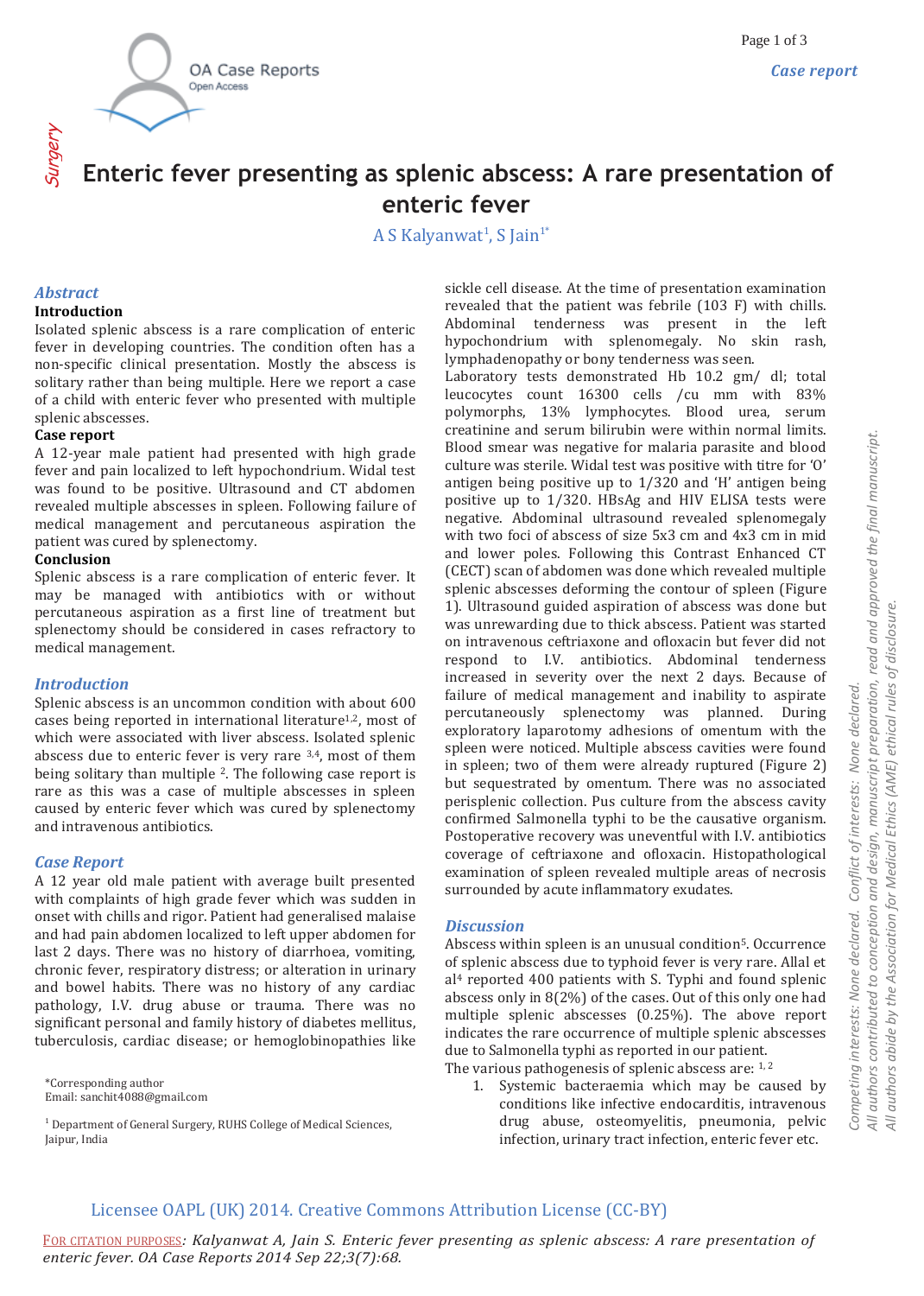*Case report*



- 2. Superinfection of spleen damaged by ischaemia, infarction (due to haemoglobinopathies like sickle cell disease) and trauma.
- 3. Immunosupression as in A.I.D.S., steroid therapy, diabetes mellitus.
- 4. Contiguous spread from pancreatic, subphrenic and perinephric abscess.

Clinically splenic abscess as a complication of enteric fever presents insidiously with non-specific clinical presentation and also because of its rarity the diagnosis is difficult. The cases reported in literature had history of gradual onset of signs and symptoms like diarrhea, fever, left upper abdomen pain, anorexia, nausea, etc in various combinations 5, for 2 weeks or more, but our case had only 2 days history of high grade fever associated with pain abdomen. Most of the splenic abscess reported in literature had associated risk factors as mentioned above but in this case no risk factor had been found.

Splenic abscess in this case most likely developed via seeding from bacteraemia following Salmonella typhi infection, all other factors which cause splenic abscess had been ruled out. Blood culture was negative which may be explained by the fact that at the time of blood sampling I.V. antibiotic had already been started.

The triad of splenic abscess presentation includes fever, left upper quadrant pain and a tender mass and has been observed in about 1/3rd of all cases. Ultrasonography and C.T. scan are gold standard for early diagnosis<sup>6</sup>. C.T. scan also demonstrates the number and locations of abscess site along with other concomitant conditions like liver abscess, pleural effusion, etc which are useful regarding management<sup>7</sup>.

Splenic abscess can be managed conservatively for preserving spleen, by percutaneous aspiration or catheter drainage under C.T. scan guidance8. If abscess is unresponsive to percutaneous drainage then splenectomy is the next appropriate step. Splenic abscess if left untreated may rupture into peritoneal, pleural cavity or bowel and thus may have a worse prognosis.

Splenic abscess is a potentially lethal condition with mortality rates as high as 40% due to delay in diagnosis and initiation of specific treatment<sup>1,2</sup>. Splenic abscess can present acutely and one should have high degree of suspicion in a febrile patient with tender splenomegaly.

## *Conclusion*

Splenic abscess is a rare and often unrecognized complication of enteric fever. It may be treated with antibiotics with or without percutaneous aspiration as a first line of treatment but splenectomy should be considered in cases not responding to medical management.

## *References*

1.Ng CY, Leong EC, Chang HC. Ten-year series of splenic abscesses in a general hospital in Singapore. Ann Acad Med Singapore. 2008; 37: 749-52.



**Figure 1:** CT scan of patient showing multiple splenic abscesses.



**Figure 2:** Specimen of spleen showing multiple abscesses.

2.Fotiadis C, Lavranos G, Patapis P, Karatzas G. Abscesses of the spleen: report of three cases. World J Gastroenterol. 2008; 14: 3088-91.

3.Duggal S, Mahajan RK, Biswas NK, Chandel DS, Duggal N, Hans C. Splenic abscess due to Salmonella enterica Serotype typhi in a young adult. J Commun Dis. 2008; 40: 219-22.

4.Allal R, Kastler B, Gangi A, Bensaid AH, Bouali O, Cherrak C, et al.. Splenic abscesses in typhoid fever: US and CT studies. J Comput Assist Tomogr. 1993; 17: 90-3.

5.Chang KC, Chuah SK, Changchien CS, Tsai TL, Lu SN, Chiu YC, et al.Clinical characteristics and prognostic factors of splenic abscess: a review of 67 cases in a single medical center of Taiwan. World J Gastroenterol. 2006; 12:460-4.

6.Tung CC, Chen FC, Lo CJ. Splenic abscess: an easily overlooked disease? Am Surg. 2006; 72:322-5.

7.Joazlina ZY, Wastie ML, Ariffin N. Computed tomography of focal splenic lesions in patients presenting with fever. Singapore Med J. 2006; 47:37-41.

## Licensee OAPL (UK) 2014. Creative Commons Attribution License (CC-BY)

FOR CITATION PURPOSES*: Kalyanwat A, Jain S. Enteric fever presenting as splenic abscess: A rare presentation of enteric fever. OA Case Reports 2014 Sep 22;3(7):68.*